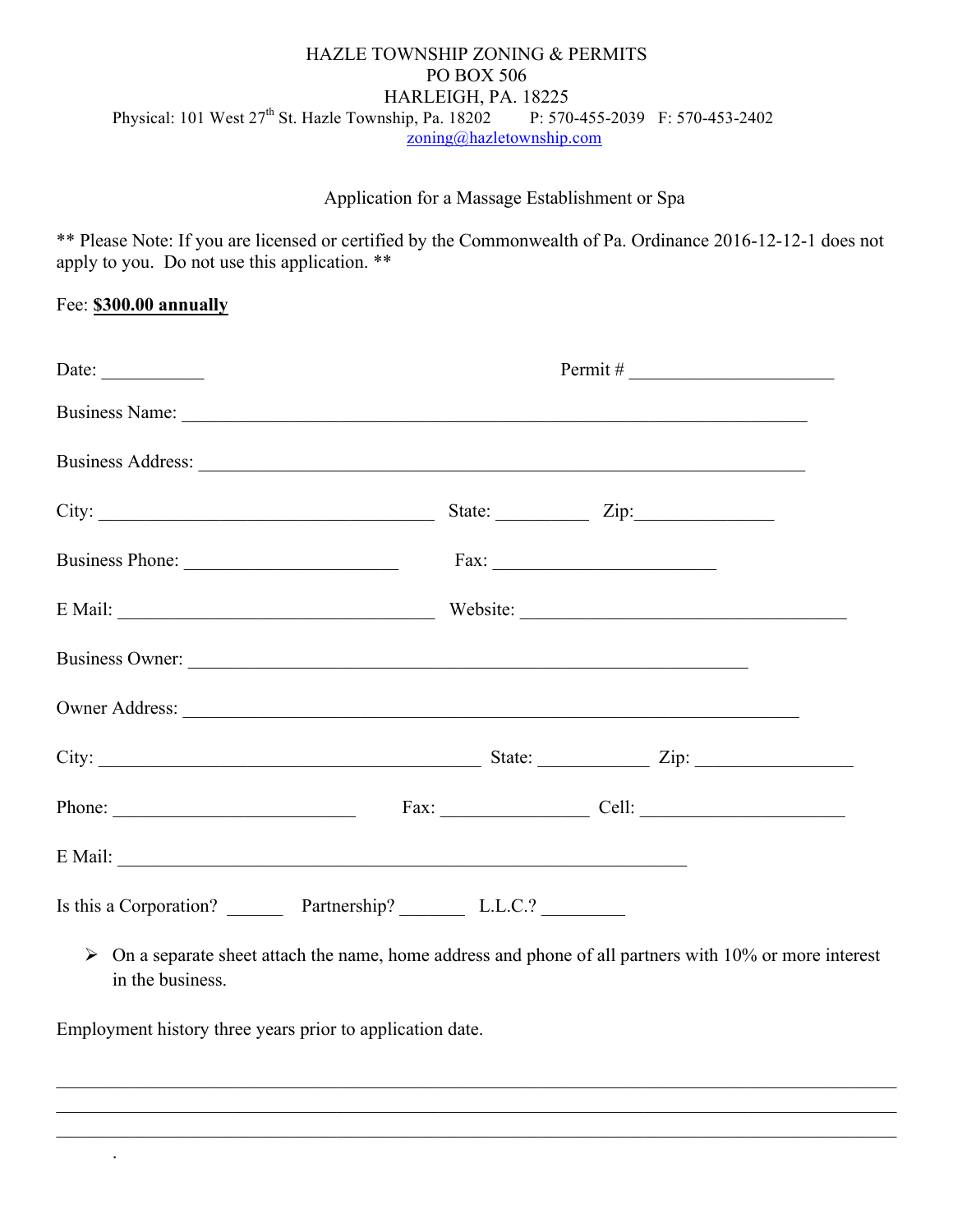| Attach additional sheets if necessary. |                                                                                                                                                                                                                                |
|----------------------------------------|--------------------------------------------------------------------------------------------------------------------------------------------------------------------------------------------------------------------------------|
|                                        |                                                                                                                                                                                                                                |
|                                        |                                                                                                                                                                                                                                |
|                                        |                                                                                                                                                                                                                                |
|                                        | Phone (Home) Cell: Cell:                                                                                                                                                                                                       |
|                                        | Does this manager have permission to sign for registered/certified mail on your behalf?                                                                                                                                        |
|                                        | Describe in detail the services to be provided: (attach additional sheets as necessary).                                                                                                                                       |
|                                        |                                                                                                                                                                                                                                |
|                                        |                                                                                                                                                                                                                                |
|                                        |                                                                                                                                                                                                                                |
| Hours of Operation:                    |                                                                                                                                                                                                                                |
|                                        |                                                                                                                                                                                                                                |
|                                        |                                                                                                                                                                                                                                |
|                                        | Number of employees per shift:                                                                                                                                                                                                 |
|                                        |                                                                                                                                                                                                                                |
|                                        | Attach the names and addresses of all employees on a separate sheet.                                                                                                                                                           |
|                                        | Have you ever operated or worked in a massage establishment before?                                                                                                                                                            |
|                                        |                                                                                                                                                                                                                                |
|                                        | <u> 1989 - 1989 - 1989 - 1989 - 1989 - 1989 - 1989 - 1989 - 1989 - 1989 - 1989 - 1989 - 1989 - 1989 - 1989 - 19</u>                                                                                                            |
|                                        | Business Name: Name: Name: Name: Name: Name: Name: Name: Name: Name: Name: Name: Name: Name: Name: Name: Name: Name: Name: Name: Name: Name: Name: Name: Name: Name: Name: Name: Name: Name: Name: Name: Name: Name: Name: Nam |
|                                        |                                                                                                                                                                                                                                |
|                                        |                                                                                                                                                                                                                                |
|                                        | Have you or any of your associates ever been convicted of criminal sexual offenses, including violations of                                                                                                                    |
|                                        | Sections 3121-27 and 5901-04 of the Pa. Crimes Code? __________________.                                                                                                                                                       |
|                                        |                                                                                                                                                                                                                                |
|                                        | Attach the names and addresses of all employees on a separate sheet.                                                                                                                                                           |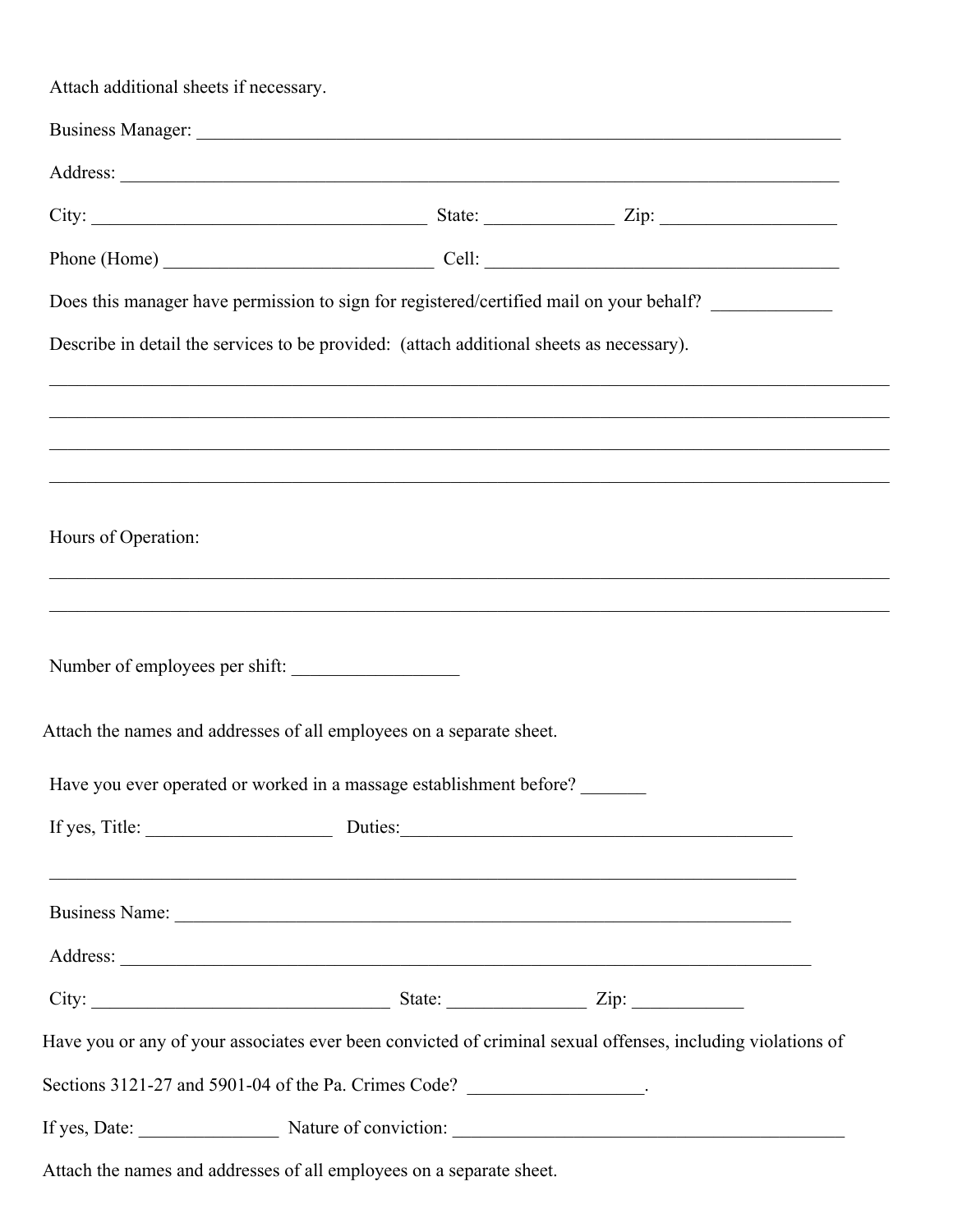| Is there to be any other business operated from this location?                                      |
|-----------------------------------------------------------------------------------------------------|
| Name:                                                                                               |
|                                                                                                     |
| Are you leasing ____________ Owning? _________________ this address. Provide copy of lease or deed. |
| Property Owners Name:                                                                               |
|                                                                                                     |
|                                                                                                     |
| Phone: Cell: Cell:                                                                                  |
| Do you own or operate any other massage business?                                                   |
|                                                                                                     |
|                                                                                                     |
| City: $\frac{1}{\sqrt{2}}$ State: $\frac{1}{\sqrt{2}}$ Zip: $\frac{1}{\sqrt{2}}$ Zip:               |
| Phone: Website: Website:                                                                            |

By signing this application you are agreeing to abide by Hazle Township Ordinance 2016-12-12-1 and all other Hazle Township ordinances as applicable, also all Commonwealth and Federal laws and regulations. Furthermore, you understand that any violation of said laws and regulations shall result in immediate termination of this Business Occupancy Permit and upon conviction permanent loss of Business Occupancy privilege in Hazle Township.

You hereby solemnly swear that all the information provided on this application and required attachments is true. Any falsehood shall result in immediate termination of any Hazle Township Business privileges. Any information provided shall verified by Hazle Township or its designee.

 $\_$  , and the contribution of the contribution of  $\mathcal{L}_\mathcal{A}$  , and the contribution of  $\mathcal{L}_\mathcal{A}$ 

Applicant Signature Print Name

 $Date:$ 

Do not write below this line \*\*\*\*\*\*\*\*\*\*\*\*\*\*\*\*\*\*\*\*\*\*\*\*\*\*\*\*\*\*\*\*\*\*\*\*\*\*\*\*\*\*\*\*\*\*\*\*\*\*\*\*\*\*\*\*\*\*\*\*\*\*\*\*\*\*\*\*\*\*\*\*\*\*\*\*\*\*\*\*\*\*\*\*\*\*\*\*\*\*\* \*\*\*\*\*\*\*\*\*\*\*\*\*\*\*\*\*\*\*\*\*\*\*\*\*\*\*\*\*\*\*\*\*\*\*\*\*\*\*\*\*\*\*\*\*\*\*\*\*\*\*\*\*\*\*\*\*\*\*\*\*\*\*\*\*\*\*\*\*\*\*\*\*\*\*\*\*\*\*\*\*\*\*\*\*\*\*\*\*\*\*